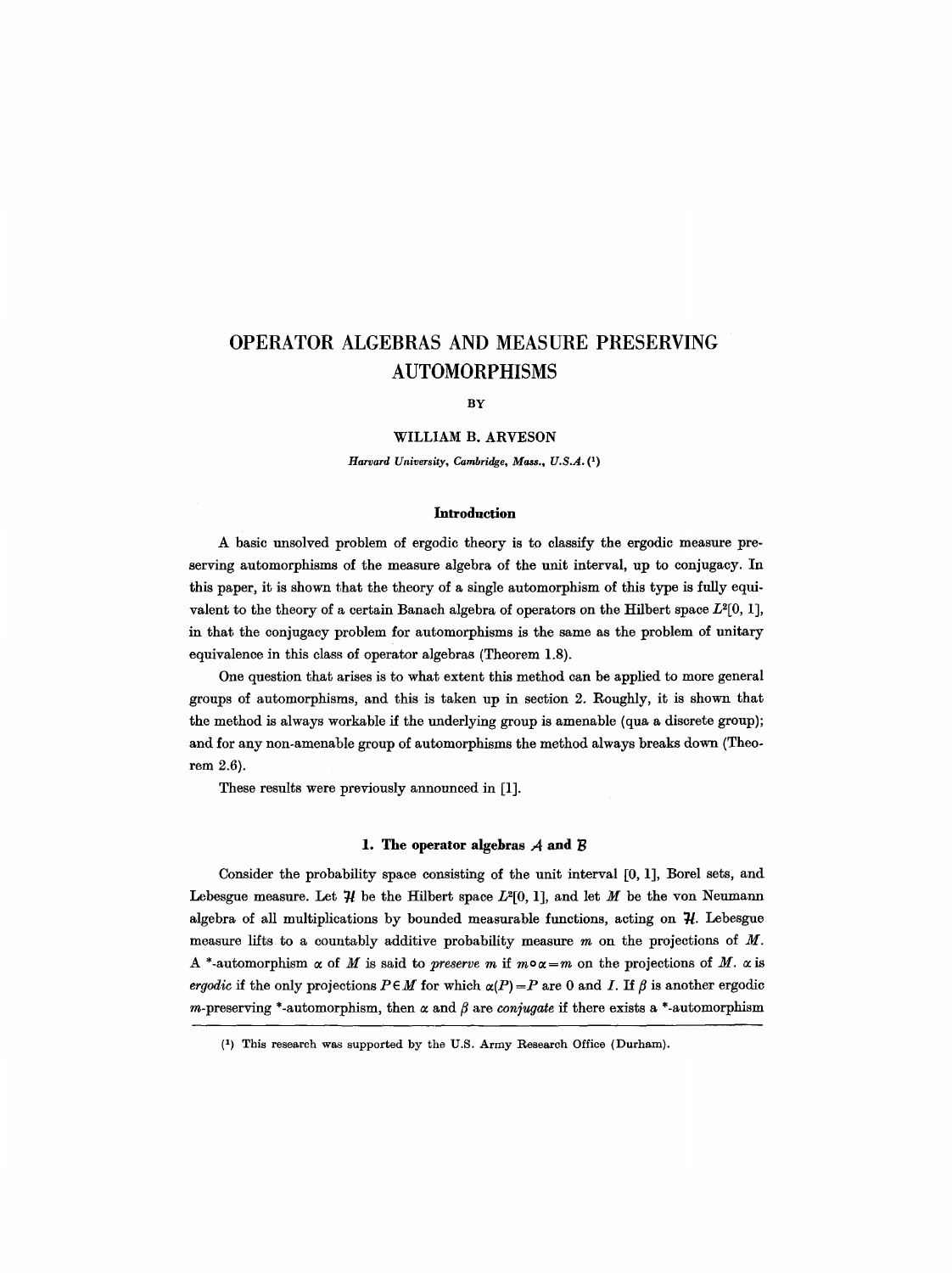$\tau$  of M such that  $\tau \circ \alpha = \beta \circ \tau$  (a standard argument, using ergodicity of  $\alpha$ , shows that  $\tau$ necessarily preserves m).

There exists a unitary operator  $U_a$  on  $\mathcal{H}$  such that  $\alpha(A) = U_a A U_a^*$ ,  $A \in M$ . For example, let  $f_0$  be the constant function 1, and define  $U_{\alpha}$  on the dense submanifold  $Mf_0$  of  $\mathcal H$  by  $U_a: A_{0} \rightarrow \alpha(A) f_0$ .  $U_a$  is easily seen to be an isometry of  $M_{0}$  onto itself, and its unitary extension implements  $\alpha$  in the right way. If V is any other unitary operator such that  $\alpha(A) = VAV^*$ , then there exists a unitary  $W \in M$  such that  $V = U_\alpha W$ . Indeed,  $U_\alpha^* V$  is a unitary operator which commutes with  $M$ , and since  $M$  is maximal abelian, it follows that  $W = U^*_{\alpha}V \in M$ .

In the remainder of this section,  $\alpha$  will be a fixed m-preserving ergodic \*-automorphism of M, with  $U_a$  a unitary operator such that  $\alpha = U_a$ .  $U^*_{\alpha}$  on M. Since  $MU_a = U_a M$ , the set  $A_0(\alpha)$  of finite sums  $A_0+A_1U_{\alpha}+\ldots+A_nU_{\alpha}^n$ ,  $n\geqslant 0$ ,  $A_i\in M$ , forms on algebra, and the set  $\mathcal{B}_0(\alpha)$  of sums  $A_m U_{\alpha}^m + ... + A_n U_{\alpha}^n$ ,  $m \leq 0 \leq n$ ,  $A_i \in M$ , forms a \*-algebra. By the above remarks, neither  $A_0(x)$  nor  $B_0(x)$  depends on the particular choice of  $U_\alpha$ . Let  $A(\alpha)$ and  $\mathcal{B}(\alpha)$  be the respective closures in the operator norm. Clearly  $M \subseteq \mathcal{A}(\alpha) \subseteq \mathcal{B}(\alpha)$ , and of course  $\mathcal{B}(\alpha)$  is a C<sup>\*</sup>-algebra.

While the powers  $\alpha^{n}$  ( $n+0$ ) of  $\alpha$  are not in general ergodic, they are *freely-acting* in the sense that for every  $n \neq 0$  and every projection  $P \neq 0$  in M, there exists a subprojection  $Q \in M$ ,  $0 \neq Q \leq P$ , such that  $\alpha^{n}(Q) \perp Q$  (see [6], p. 125). By choosing successively smaller projections, it follows that for every finite set F of integers such that  $0~\text{E}$ F and every projection  $P+0$  in M, there is a nonzero subprojection Q of P such that  $\alpha^{n}(Q) \perp Q$  for *all nEF.* 

The following result appears in [10] p. 232, where, incidentally, the algebra  $A_0(\alpha)$  is shown to be an irreducible triangular subalgebra of the algebra  $B(\mathcal{H})$  of all bounded linear operators on  $H$ . For completeness, we include a short proof.

LEMMA 1.1.  $A_m U_{\alpha}^m + ... + A_n U_{\alpha}^n = 0$  *implies*  $A_m = ... = A_n = 0$ .

*Proof.* Suppose, to the contrary, that  $A_m U_{\alpha}^m + ... + A_n U_{\alpha}^n = 0$  and  $A_m + 0$ . Then  $n \geq 0$  $m+1$  necessarily, and  $A_m+A_{m+1}U_{\alpha}+...+A_nU_{\alpha}^{n-m}=0$ . Choose a projection  $P+0$  in M such that  $A_mQ+0$  for every  $Q \in M$  satisfying  $0+Q \leq P$  (e.g., if  $A_m$  is multiplication by  $f \in L^{\infty}[0, 1], P$  can be multiplication by the characteristic function of the set  $\{|f| \geqslant \varepsilon\},$ where  $\varepsilon$  is a positive number small enough that the set has positive measure). By free action, there exists  $Q \in M$ ,  $0 + Q \leq P$ , such that  $\alpha^{k}(Q) \perp Q$  for all  $k = 1, 2, ..., n-m$ . For every  $B \in M$ ,  $1 \le k \le n-m$ , one has  $QBU^k_{\alpha}Q = QB\alpha^k(Q)U^k_{\alpha} = Q\alpha^k(Q)BU^k_{\alpha} = 0$ . Hence,

$$
A_mQ = QA_mQ = Q(A_m + A_{m+1}U_{\alpha} + ... + A_nU_{\alpha}^{n-m})Q = 0,
$$

and that contradicts the original choice of P.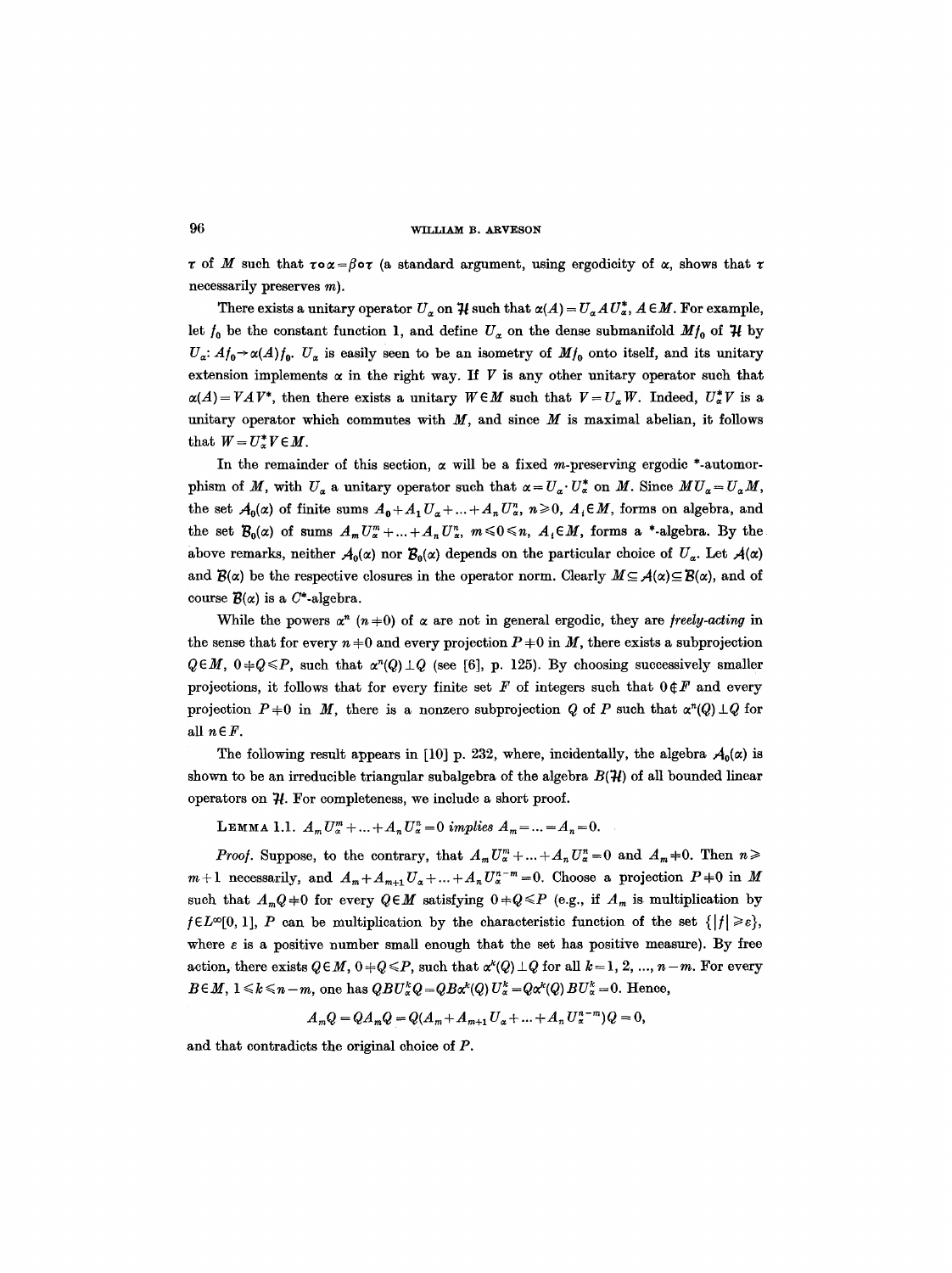Hence, one can define a linear map  $\Phi$  of  $\mathcal{B}_0(\alpha)$  onto M by

$$
\Phi(\sum_{k}A_{k}U_{\alpha}^{k})=A_{0}.
$$

In the next few results, through Theorem 1.5, we develop some properties of this mapping. The simplest are these:

(i) 
$$
\Phi \circ \Phi = \Phi
$$
,  $\Phi(I) = I$   
\n(ii)  $\Phi(AT) = A\Phi(T)$ ,  $\Phi(TA) = \Phi(T)A$ ,  $A \in M$ ,  $T \in \mathcal{B}_0(\alpha)$   
\n(iii)  $\Phi(T^*) = \Phi(T)^*$ ,  $T \in \mathcal{B}_0(\alpha)$   
\n(iv)  $\Phi(MU^*_\alpha) = 0$ ,  $n \neq 0$   
\n(v)  $0 \leq \Phi(T)^* \Phi(T) \leq \Phi(T^*T)$ ,  $T \in \mathcal{B}_0(\alpha)$ .

Indeed, (i) through (iv) are obvious consequences of the definition, and (v) follows from them by expanding the inequality  $0 \le \Phi([T-\Phi(T)]^*[T-\Phi(T)]$ .

If  $B_0(x)$  were closed (norm), then (v) would imply that  $\Phi$  is positivity-preserving, and *a fortiori* bounded. However, since the usual argument involves taking the positive square root of a positive operator, an operation requiring norm closure, we cannot conclude from  $(v)$  that  $\Phi$  is bounded. One needs the following lemma, another consequence of free action.

LEMMA 1.3. For every projection  $P+0$  in M, there exists a state  $\rho$  of  $\mathcal{B}(\alpha)$  such that  $\rho(P) = 1$  *and*  $\rho(MU^n_{\alpha}) = 0$ *, for all n*  $\neq 0$ *.* 

*Proof.* Fix P. For every  $N \ge 1$ , let  $K_N$  be the set of all states  $\rho$  of  $\mathcal{B}(\alpha)$  such that  $\rho(P) = 1$ and  $\rho(MU_{\alpha}^{n})=0, 1 \leq n \leq N$ . Each  $K_{N}$  is a weak\*-closed, and therefore compact, subset of the state space of  $\mathcal{B}(\alpha)$ , and  $K_N \supseteq K_{N+1}$  for all N. By free action, there exists, for each N, a nonzero projection  $Q_N \in M$  such that  $0 + Q_N \leq P$  and  $\alpha^k(Q_N) \perp Q_N$ ,  $1 \leq k \leq N$ . Choose any unit vector f in the range of  $Q_N$ , and put  $\rho_N(T) = (Tf, f)$ ,  $T \in \mathcal{B}(\alpha)$ . Clearly  $\rho_N(P) = 1$ and one has  $\rho_N(T) = \rho_N(Q_N T Q_N)$ , for all T. If  $A \in M$  and  $1 \leq k \leq N$ , then

$$
\varrho_N(A U_\alpha^k) = \varrho_N(Q_N A U_\alpha^k Q_N) = \varrho_N(Q_N \alpha^k(Q_N) A U_\alpha^k) = 0.
$$

Thus  $\varrho_N \in K_N$ , and this shows that the  $K_N$ 's have the finite intersection property. Hence  $\bigcap K_N +\emptyset$ , and any state in the intersection has all the required properties.

PROPOSITION 1.4.  $\|\Phi(T)\| \leq \|T\|$ , for all  $T \in \mathcal{B}_0(\alpha)$ .

*Proof.* Let  $T \in \mathcal{B}_0(\alpha)$ , and suppose  $\|\Phi(T)\| > \|T\|$ . Since  $\Phi(T) \in M$ , there exists a uni-**7-** 662905 *Aota mathematica.* 118. Imprlm6 le 12 avril 1967.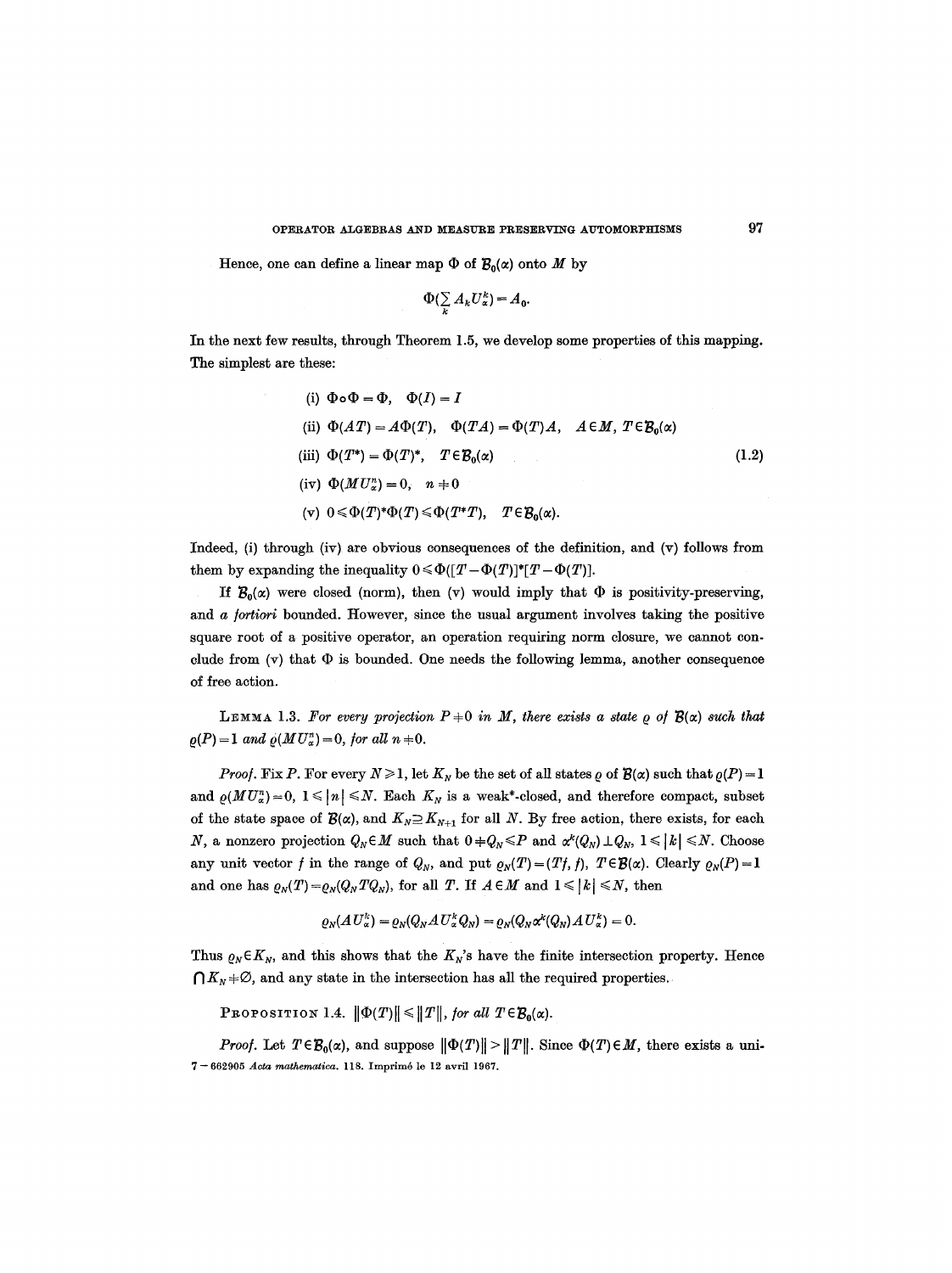tary operator  $W \in M$  such that  $\Phi(T)W \ge 0$ . Now  $\|\Phi(T)W\| = \|\Phi(T)\| \ge \|T\| + \varepsilon$ , for sufficiently small  $\varepsilon > 0$ . So by spectral theory, there exists a projection  $P+0$  in M such that  $\Phi(T) \text{ } WP \geq (\|T\| + \varepsilon/2)P$ . Now choose  $\rho$  as in Lemma 1.3:  $\rho(P) = 1$  and  $\rho(MU_{\alpha}^{n}) = 0$ ,  $n \neq 0$ . By definition of  $\Phi$ , it follows that  $\rho(S)=\rho\circ\Phi(S)$  for every  $S\in\mathcal{B}_0(\alpha)$ . Hence,

$$
\varrho(TWP) = \varrho \circ \Phi(TWP) = \varrho(\Phi(T)WP) \geq (\|T\| + \varepsilon/2)\varrho(P) = \|T\| + \varepsilon/2.
$$

But this is impossible, since  $|g(TWP)| \leq ||TWP|| \leq ||T||$ , and this contradiction completes the proof.

One may now extend  $\Phi$  to a bounded linear map of  $\mathcal{B}(\alpha)$  onto M, by continuity. Properties (1.2) are valid for the extension, which we denote by the same letter  $\Phi$ .

A positive linear map  $\Phi_1$  of one C\*-algebra into another is *faithful* if  $\Phi_1(T^*T)=0$ implies  $T = 0$ , for every T in the domain of  $\Phi_1$ . We claim that  $\Phi$  is faithful. For the proof, it suffices to produce another  $C^*$ -algebra C, a positive faithful linear map  $\omega$  of C into M, and a \*-representation  $\pi$  of C such that  $\pi(C) = \mathcal{B}(\alpha)$  and  $\Phi \circ \pi = \omega$ . This gives the result, for if  $T \in \mathcal{B}(\alpha)$  and  $\Phi(T^*T) = 0$ , then choose any  $C \in \mathcal{C}$  such that  $T = \pi(C)$ . One has  $\omega(C^*C) = 0$  $\Phi \circ \pi(C^*C) = \Phi(\pi(C)^*\pi(C)) = \Phi(T^*T) = 0$ . Since  $\omega$  is faithful,  $C=0$ , and finally  $T=\pi(C)=0$ .

C is constructed as follows. Let  $\Gamma$  be the unit circle and let  $C_1$  be the collection of all functions F defined on  $\Gamma$ , taking values in the set  $B(\mathcal{H})$  of bounded operators on  $\mathcal{H}$ , and which are norm continuous:

$$
\lim_{\theta \to \theta_{\bullet}} || F(e^{i\theta}) - F(e^{i\theta_{\bullet}}) || = 0, \text{ for all } \theta_{0} \in [0, 2\pi].
$$

Endowed with the pointwise algebraic operations, pointwise involution, and the norm  $|F| = \sup ||F(e^{i\theta})||$ ,  $C_1$  becomes a C\*-algebra. The point evaluation  $\pi(F) = F(1)$  is clearly a \*-representation of  $C_1$  on  $B({\mathcal{H}})$ . Now define

$$
\omega(F) = \frac{1}{2\pi} \int_0^{2\pi} F(e^{i\theta}) d\theta, \quad F \in C_1,
$$

i.e.,  $\omega(F)$  is the operator in  $B(\mathcal{H})$  satisfying

$$
(\omega(F) f, g) = \frac{1}{2 \pi} \int_0^{2 \pi} (F(e^{i\theta}) f, g) d\theta, \text{ for all } f, g \in \mathcal{H}.
$$

Evidently,  $\omega$  is a positive linear map of  $C_1$  into  $B(\mathcal{H})$ . If  $\omega(F^*F)=0$ , then for every  $f \in \mathcal{H}$ ,

$$
\int_0^{2\pi} || F(e^{i\theta}) f ||^2 d\theta = \int_0^{2\pi} (F^*(e^{i\theta}) F(e^{i\theta}) f, f) = 2 \pi (\omega (F^* F) f, f) = 0.
$$

Since  $e^{i\theta} \rightarrow ||F(e^{i\theta})f||$  is a nonnegative continuous function on  $\Gamma$ , we have  $F(e^{i\theta})f=0$  for all  $\theta$ . Hence,  $F=0$ , and thus  $\omega$  is faithful.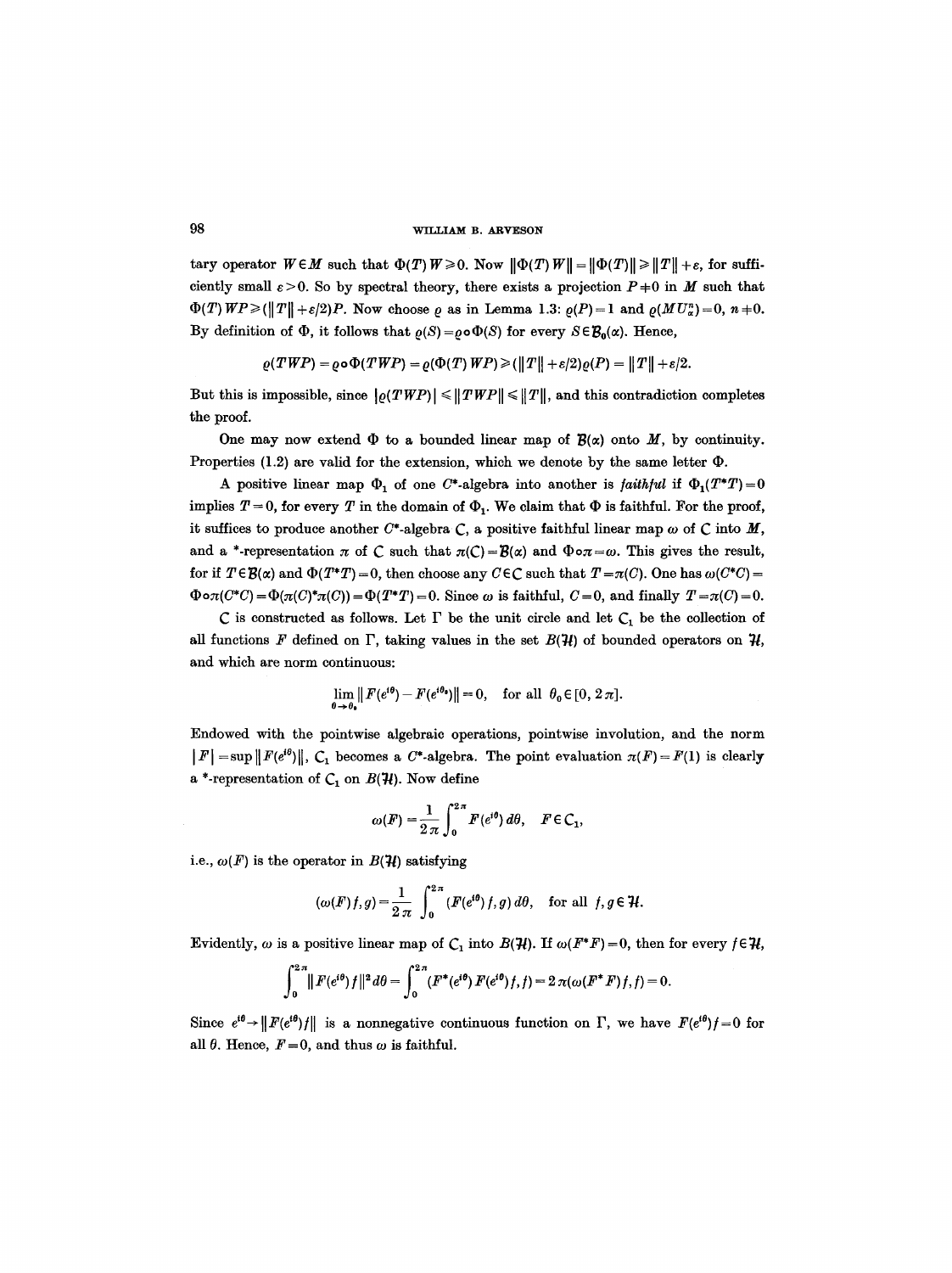Now let C be the norm closure of the set of all functions of the form

$$
F(e^{i\theta})=A_m U_\alpha^m e^{im\theta}+\ldots+A_n U_\alpha^n e^{in\theta},
$$

 $m \le 0 \le n$ ,  $A_i \in M$ . *C* is clearly a C\*-subalgebra containing the identity. If F is of this form, then  $\omega(F)=A_0$ ,  $\pi(F)=A_m U_{\alpha}^m + ... + A_n U_{\alpha}^n$ , and  $\Phi \circ \pi(F)=A_0=\omega(F)$ . By norm continuity,  $\Phi \circ \pi = \omega$  on C. These formulas also show that  $\pi(C) \subseteq \mathcal{B}(\alpha)$  and  $\omega(C) \subseteq M$ . Since  $\pi$ is a \*-representation,  $\pi(C)$  is a *closed* \*-subalgebra of  $\mathcal{B}(\alpha)$  which contains every finite sum  $A_m U^m_\alpha + ... + A_n U^m_\alpha$ ,  $A_i \in M$ . Hence,  $\pi(\mathcal{C}) = \mathcal{B}(\alpha)$ , and the restrictions of  $\pi$  and  $\omega$  to  $\mathcal{C}$  have all the right properties. This proves the following:

THEOREM 1.5. The extended map  $\Phi$  is faithful on  $\mathcal{B}(\alpha)$ .

We turn now to the Banach algebra  $A(\alpha)$ . Clearly  $M \subseteq A(\alpha) \cap A(\alpha)^*$ . It is a key fact that this inclusion is actually equality: i.e.,  $A(\alpha)$  determines M.

LEMMA 1.6. (i)  $\Phi$  *is multiplicative on*  $A(\alpha)$ .

(ii)  $A(\alpha) \cap A(\alpha)^* = M$ .

*Proof.* For (i), let A,  $B \in M$  and let m and n be nonnegative integers. Then  $A U_{\alpha}^{m} B U_{\alpha}^{n} =$  $A\alpha^{m}(B) U_{\alpha}^{m+n}$ , so that  $\Phi(A U_{\alpha}^{m} B U_{\alpha}^{n}) = 0$  or  $AB$  according as  $m+n > 0$  or  $m = n = 0$ . In either case, we have  $\Phi(AU_{\alpha}^mBU_{\alpha}^n)=\Phi(AU_{\alpha}^m)\Phi(BU_{\alpha}^n)$ . By summing on m and n, it follows that  $\Phi$  is multiplicative on  $A_0(\alpha)$ , and (i) follows by continuity.

For (ii), it suffices to show that  $A(\alpha) \cap A(\alpha)^* \subseteq M$ , and since  $A(\alpha) \cap A(\alpha)^*$  is spanned by its self-adjoint elements, we need only show that every self-adjoint element of  $A(\alpha)$ is in M. Take  $T=T^*\epsilon A(\alpha)$ , and let  $T_1=T-\Phi(T)$ . Then  $T_1$  is self-adjoint, belongs to  $A(\alpha)$ , and by (i),

$$
\Phi(T_1^2) = \Phi(T_1)^2 = (\Phi(T) - \Phi \circ \Phi(T))^2 = 0.
$$

By Theorem 1.5,  $T_1=0$ , and so  $T=\Phi(T)\in M$ .

The second key fact about  $A(x)$  is that it determines  $\alpha$ . This is a consequence of the following Lemma.

LEMMA 1.7. Let  $V_1$  and  $V_2$  be two unitary operators in  $A(\alpha)$  such that

(i)  $A \rightarrow V_i A V_i^*$  is a freely-acting automorphism of M, for  $i = 1, 2$ , and

(ii)  $V_2$  *belongs to the closed algebra generated by M and V<sub>1</sub>.* 

*Then*  $V_2 V_1^* \in \mathcal{A}(\alpha)$ .

*Proof.* First, we claim  $\Phi(V_1) = \Phi(V_2) = 0$ . Let  $\mathcal{D}_1$  be the collection of all projections  $P \in M$  such that  $P \perp V_1 P V_1^*$ . For  $P \in \mathcal{D}_1$ , we have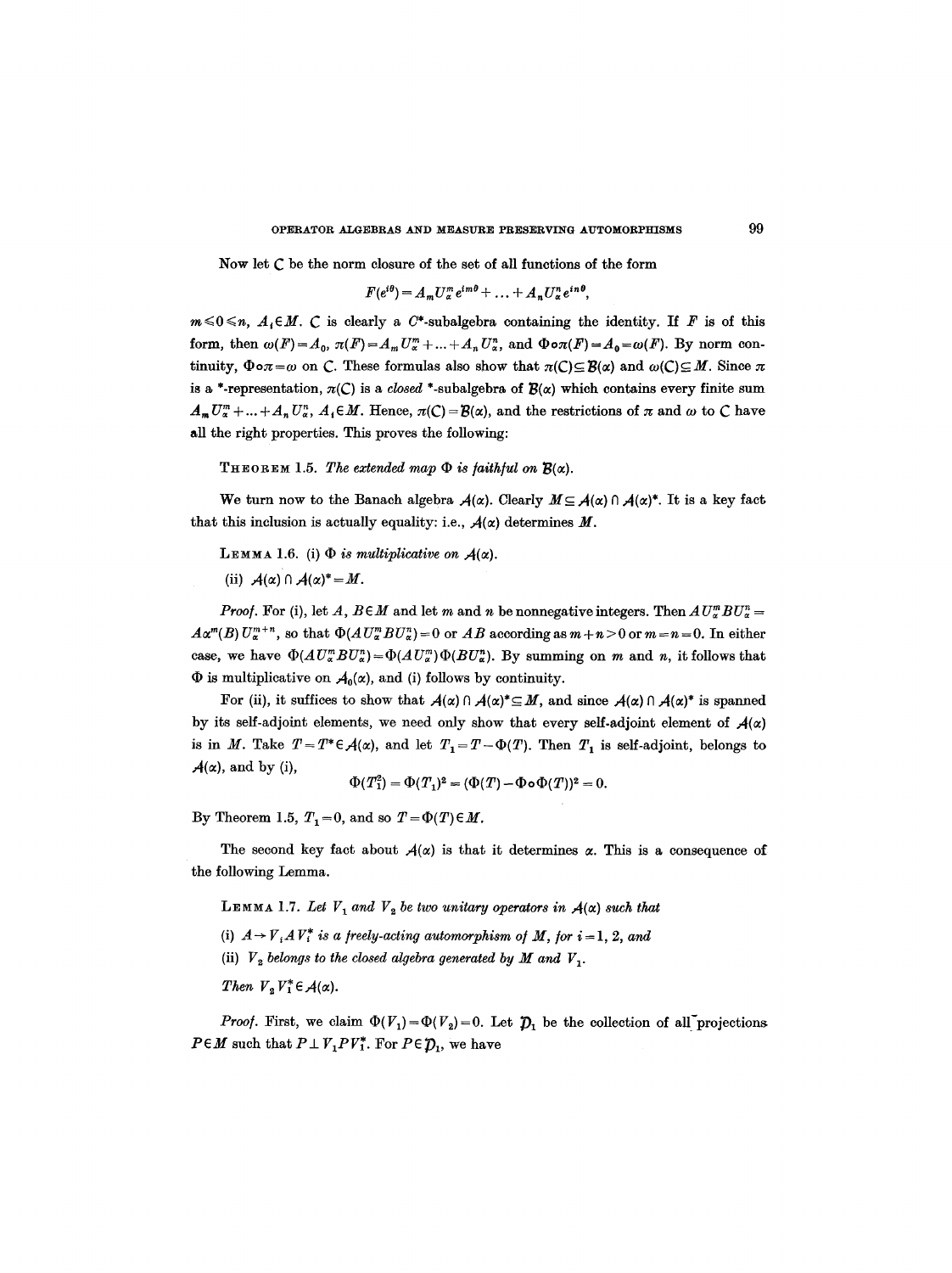$\Phi(V_1)P = P\Phi(V_1)P = P\Phi(V_1P) = P\Phi(V_1PV_1^*V_1) = PV_1PV_1^*\Phi(V_1) = 0.$ 

Thus,  $\Phi(V_1)=0$  on PH. But by free action, the least upper bound of all projections in  $\mathcal{D}_1$  is *I*. Hence,  $\Phi(V_1)=0$ . The same argument shows that  $\Phi(V_2)=0$ .

Since  $V_1M=MV_1$ , the set of finite sums  $A_0+A_1V_1+...+A_NV_1^N$   $(A_i\in M, N\geq 0)$  is dense in the closed algebra generated by  $M$  and  $V_1$ ; so by (ii), there exists a sequence  $T_n$ of operators of this form such that  $||V_2-T_n||\rightarrow 0$ . Since  $\Phi(V_2)=0$ ,  $\Phi(T_n)\rightarrow 0$ . Hence, if  $T'_{n}=T_{n}-\Phi(T_{n}),$  then  $T'_{n}\to V_{2}$ . But  $\Phi(V_{1}^{k})=\Phi(V_{1})^{k}=0$  for all  $k\geq 1$  (this, by 1.6 (i)), so that if  $T_n$  has the form  $A_0 + A_1 V_1 + ... + A_N V_1^N$ , then  $T'_n$  looks like

$$
A_1 V_1 + A_2 V_1^2 + \ldots + A_n V_1^N = (A_1 + A_2 V_1 + \ldots + A_N V_1^{N-1}) V_1.
$$

In particular,  $T'_n \in A(\alpha) V_1$ . Since  $A(\alpha) V_1$  is a closed subspace of  $B(\mathcal{H})$  in the operator norm ( $V_1$  is invertible), we conclude that  $V_2 \in \mathcal{A}(\alpha)$   $V_1$ , proving the lemma.

COROLLARRY. *If V is a unitary operator in*  $A(\alpha)$  such that  $A \rightarrow VAV^*$  is a freely-acting automorphism of M and such that M and V generate  $A(\alpha)$  as a Banach algebra, then there *exists a unitary*  $W \in M$  *such that*  $V = U_a W$ .

*In particular,*  $\alpha(A) = VAV^*$ ,  $A \in M$ .

*Proof.* Applying Lemma 1.7 twice (once to the pair  $(V, U_a)$  and once again to  $(U_a, V)$ ), we have  $V U_x^* \in A(\alpha)$  and  $(VU_x^*)^* = U_\alpha V^* \in A(\alpha)$ . So if  $W_1 = V U_x^*$ , then  $W_1 \in A(\alpha) \cap A(\alpha)^*$ , and  $V = W_1 U_a = U_a \cdot \alpha^{-1}(W_1)$ , as required.

THEOREM 1.8. Let  $\alpha$  and  $\beta$  be ergodic m-preserving \*-automorphisms of M. Then  $\alpha$ and  $\beta$  are conjugate if, and only if, there exists a unitary operator T such that  $T A(\alpha) T^* = A(\beta)$ .

*Proof.* For necessity, say  $\tau$  is an *m*-preserving \*-automorphism of M such that  $\tau \circ \alpha =$  $\beta$ ov. There are a number of familiar methods that will produce the T that does the job. To sketch one, let  $f_0$  be the constant function 1, and let  $\varrho$  be the vector state  $\varrho(A)$ =  $(Af_0, f_0)$ ,  $A \in M$ . Then  $\varrho(P)=m(P)$  if P is a projection in M; hence  $\varrho \circ \tau(P)=\varrho(P)$ . Since finite linear combinations of projections are norm dense in M, we have  $\varrho \circ \tau(A) = \varrho(A)$ ,  $A \in M$ . Thus, the map  $A f_0 \rightarrow \tau(A) f_0(A \in M)$  extends to an isometry T of  $[M f_0]$  on  $[\tau(M) f_0] =$  $[Mf_0]$ . Since  $f_0$  is cyclic for M, T is unitary. Routine computation now shows that  $TA = \tau(A)T$ ,  $A \in M$ , so that  $TMT^* = M$ . Moreover,  $\tau \circ \alpha(A) = T\alpha(A) T^* = TU_{\alpha}AU_{\alpha}^* T^*$ , and  $\beta \circ \tau(A) = U_{\beta} T A T^* U_{\beta}^*, A \in M.$  Since  $\tau \circ \alpha = \beta \circ \tau$ , we have  $T^* U_{\beta}^* T U_{\alpha} \in M' = M$ , so there exists a unitary  $W \in M$  such that  $TU_{\alpha} = U_{\beta} TW$ . Thus,

$$
TU_{\alpha}T^*=U_{\beta}TWT^*=U_{\beta}\tau(W)\in \mathcal{A}(\beta), \text{ and } T^*U_{\beta}T=U_{\alpha}W^*\in \mathcal{A}(\alpha).
$$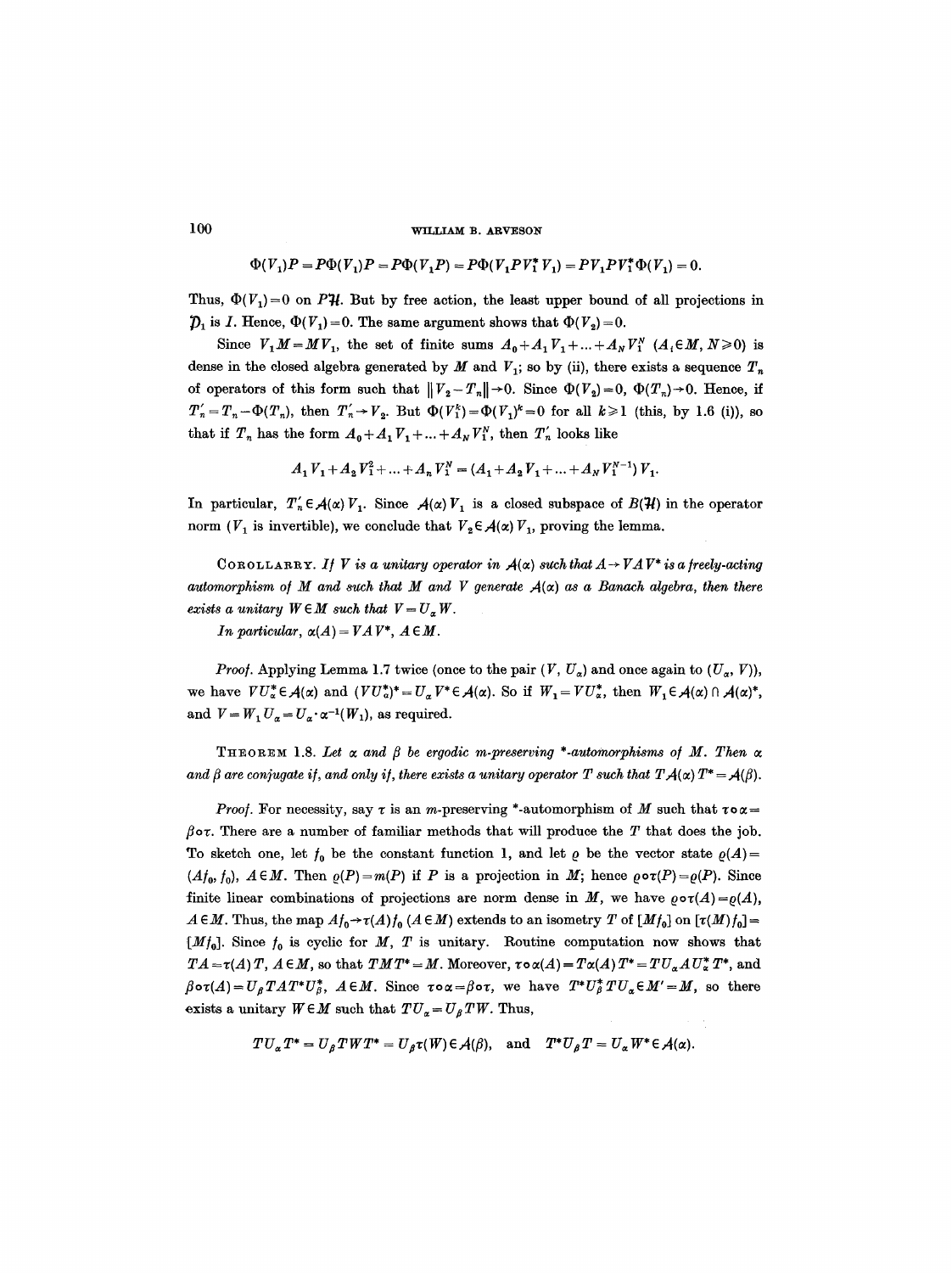Since M and  $U_{\alpha}$  (resp.  $U_{\beta}$ ) generate  $A(\alpha)$  (resp.  $A(\beta)$ ), it follows that  $T.A(\alpha)T^*\subseteq A(\beta)$ and  $T^*A(\beta)$   $T \subseteq A(\alpha)$ . Hence,  $T A(\alpha)$   $T^* = A(\beta)$ , as asserted.

Now suppose, conversely, that T is a unitary operator such that  $T A(\alpha) T^* = A(\beta)$ . Hence,  $\mathcal{A}(\beta)^* = T\mathcal{A}(\alpha)^*T^*$ , so that by Lemma 1.6,  $M = \mathcal{A}(\beta) \cap \mathcal{A}(\beta)^* = T(\mathcal{A}(\alpha) \cap \mathcal{A}(\alpha)^*)T^* = T(\mathcal{A}(\alpha) \cap \mathcal{A}(\alpha)^*)T^*$ *TMT\**. Thus,  $\tau(A) = TAT^*$  is a \*-automorphism of M. Let V be the unitary operator  $TU_{\alpha}T^{*}\in \mathcal{A}(\beta)$ . The closed algebra generated by M and V is  $T\mathcal{A}(\alpha)T^{*}=\mathcal{A}(\beta)$ . Also, for  $A \in M$ ,  $V A V^* = T U_{\alpha} T^* A T U_{\alpha}^* T^* = \tau \circ \alpha \circ \tau^{-1}(A)$ ; since free-action is a conjugacy invariant, V satisfies all the hypotheses of the preceding corollary. Hence,  $\beta(A) = VAV^* = \tau \circ \alpha \circ \tau^{-1}(A)$ , completing the proof.

*Remarks.* Care must be exercised in closing the original algebra  $A_0(\alpha)$ . Indeed,  $A_0(\alpha)$ contains the maximal abelian von Neumann algebra M, and it is easy to see that  $A_0(\alpha)$ has no closed invariant subspaces except  $\{0\}$  and  $\mathcal{H}$  ([10], p. 232). By the results of ([3]), any irreducible subalgebra of  $B(\mathcal{H})$  which contains M is strongly dense in  $B(\mathcal{H})$ . In particular, the strong closure of  $A_0(x)$  contains no information about  $\alpha$ .

Nevertheless,  $A(\alpha)$  carries considerable structure. First, it is a norm-closed irreducible triangular subalgebra of  $B(\mathcal{H})$  (not necessarily maximal, see [10]). Second,  $A(\alpha)$  can be realized as an algebra of operator-valued analytic functions in the unit disc. To sketch this very briefly, consider the  $C^*$ -algebra C constructed in the proof of Theorem 1.5. By making use of the classical Fejer kernel, one can show that C consists precisely of all norm-continuous functions  $F: \Gamma \rightarrow B(\mathcal{H})$  such that  $\int_0^{2\pi} F(e^{i\theta}) e^{-in\theta} d\theta \in MU_\alpha^n$  for every n. Moreover, the \*-representation  $\pi$  is actually a \*-isomorphism. Thus,  $\mathcal{B}(\alpha)$  is identified (non-spatially) with C.  $A(x)$  becomes the set of all  $F \in \mathbb{C}$  for which  $\int_{0}^{2\pi} F(e^{i\theta}) e^{in\theta} d\theta = 0$ , for  $n \geq 1$ , and there is a natural way of extending every such F analytically to the interior of the disc. Thirdly, one can associate with  $A(x)$  a maximal subdiagaonal subalgebra (in the sense of [2]) of a  $II_1$  factor. For this, regard  $A(\alpha)$  as a subalgebra of the function algebra C. Let  $\mathcal K$  be the Hilbert space of all  $\mathcal H$ -valued weakly measurable functions  $f$ such that  $\int_0^{2\pi} ||f(e^{i\theta})||^2 d\theta < \infty$ . The map  $\sigma$  that associates with  $F \in \mathbb{C}$  the operator

$$
(\sigma(F)f)(e^{i\theta})=F(e^{i\theta})f(e^{i\theta})
$$

is a faithful \*-representation of C such that the weak closure of  $\sigma(C)$  is a hyperfinite  $II_1$ factor acting on  $K$  (hyperfiniteness follows from [7], p. 576). Moreover, the ultraweak closure of  $\sigma(A(\alpha))$  is a maximal subdiagonal subalgebra of  $\sigma(C)$ <sup>-</sup> for which Jensen's inequality is valid (see [2]). This subdiagonal algebra also characterizes  $\alpha$  up to conjugacy.

Finally, in a different direction, it follows from 1.8 that there is a very large number of unitarily inequivalent norm-closed irreducible triangular subalgebras of  $B(\mathcal{H})$ .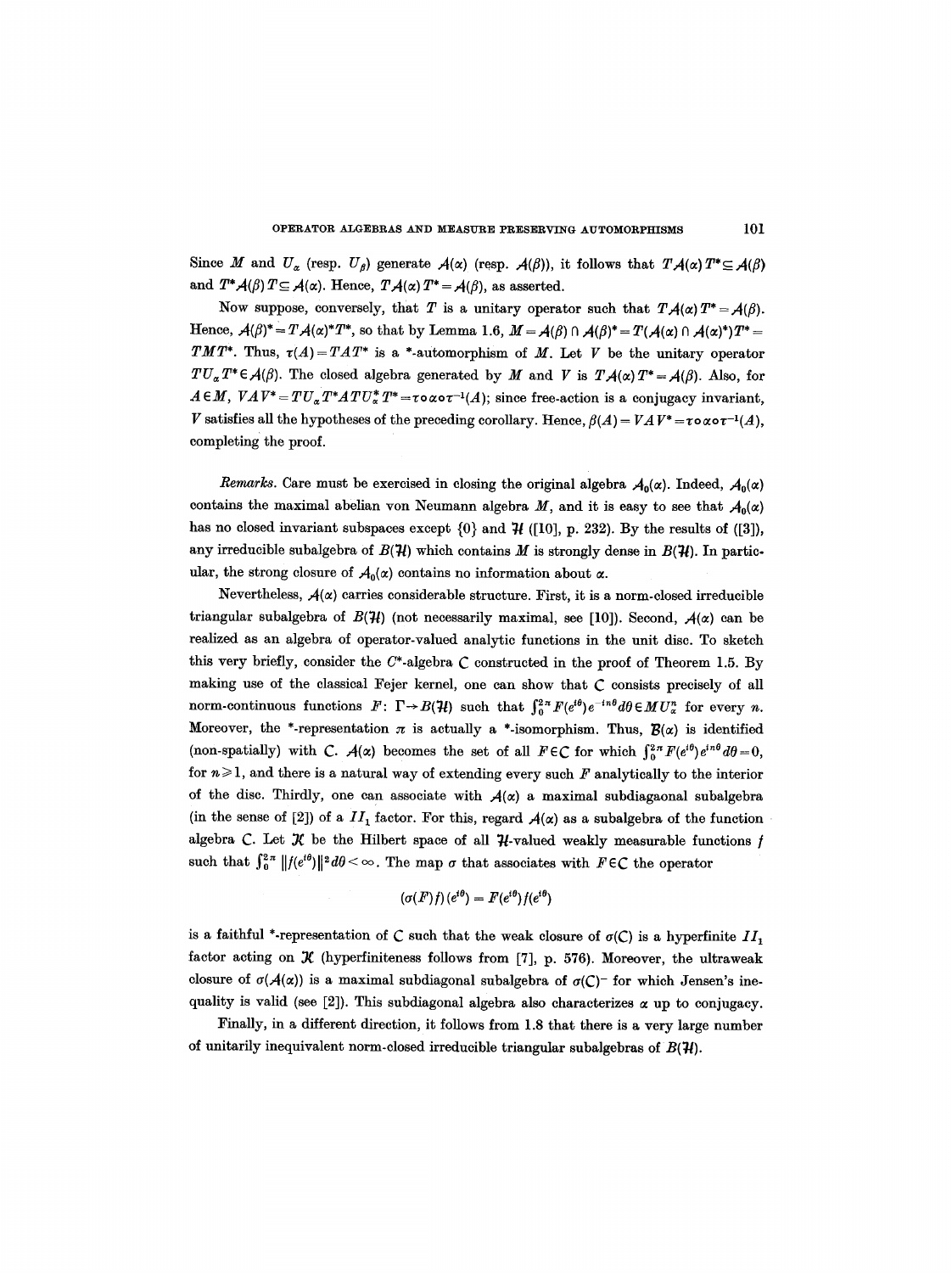#### **2. Generalizations**

It may be of interest to know the extent to which Theorem 1.8 generalizes to more general groups of \*-automorphisms. In particular, is there an analog of 1.8 for one-parameter groups ? We shall not go into specific questions here, except to show that there is a natural boundary for the method. We prove that, while the results through 1.4 carry over routinely to arbitrary groups of \*-automorphisms, 1.5 is true if, and only if, the group is amenable (qua a discrete group).

Let M be the multiplication algebra of section 1, let G be a group, and let  $x \rightarrow \alpha_x$ be a homomorphism of  $G$  into the group of m-preserving \*-automorphisms of  $M$ . We do not assume that the action is ergodic, but we do require that the action be free in the sense that for every  $x+e$  and every projection  $P+0$  in M, there exists a nonzero subprojection Q of P (in M) such that  $\alpha_x(Q) \perp Q$ .

Let  $f_0$  be the constant function 1. Note that there exists a unitary representation  $x \rightarrow U_x$  of G on  $\mathcal{H}$  such that  $U_x A U_x^{-1} = \alpha_x(A)$  and  $U_x f_0 = f_0$ , for every  $x \in G$ . Indeed, arguing as in the first paragraphs of  $\S 1$ , the map

$$
U_x: A f_0 \to \alpha_x(A) f_0, \quad A \in M,
$$

extends to a unitary operator having the properties  $U_x f_0 = f_0$  (by definition), and  $U_x A =$  $\alpha_x(A) U_x$ ,  $A \in M$ . One has, moreover,

$$
U_x U_y: A f_0 \to \alpha_x \circ \alpha_y(A) f_0 = \alpha_{xy}(A) f_0,
$$

so that  $U_xU_y=U_{xy}$ . The property  $U_xf_0=f_0$  will enter in an essential way to the proof of Theorem 2.6.

Now if  $x \rightarrow A_x$  is an M-valued function on G such that  $A_x = 0$  for all but finitely many x, we can form the operator  $\sum_{x} A_x U_x$ ; since  $MU_x = U_xM$  for all x, the set of all operators of this form is a \*-algebra, whose norm closure we call  $\mathcal B$ . Note that  $\sum A_x U_x = 0$  implies  $A_x=0$  for all x. Indeed, for fixed  $x_0$ , let F be the finite set  $\{xx_0^{-1}:x+x_0 \text{ and } A_x=0\}$ , and let  $\tilde{\mathcal{D}}$  be the family of projections  $P \in M$  such that  $\alpha_t(P) \perp P$  for  $t \in F$ . Arguing as in Lemma 1.1, we have, for  $P \in \mathcal{D}$ ,

$$
A_{x_0}P = PA_{x_0}P = P \sum_{\tau} A_{\tau} U_{xx_0^{-1}}P = P(\sum A_{\tau} U_{\tau}) U_{x_0}^* P = 0.
$$

By free action,  $LUBD=I$ , hence  $A_{x_0}=0$ . Thus, one can define  $\Phi$  exactly as before:

 $\Phi(\sum A_{x}U_{x}) = A_{e}$ 

e being the identity of G.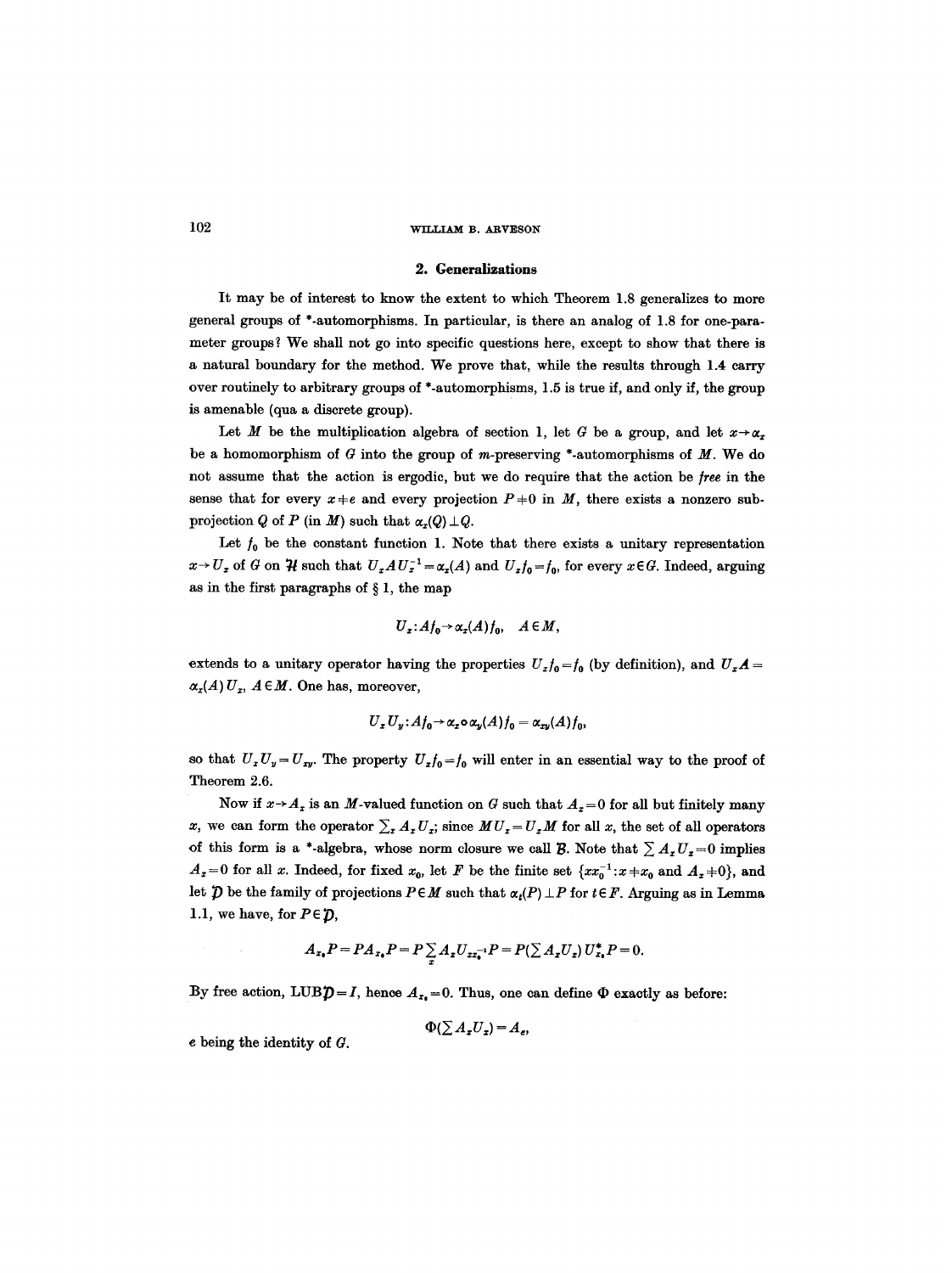**PROPOSITION 2.1.**  $\|\Phi(T)\| \leq \|T\|$  for every  $T = \sum A_x U_x$ . Thus  $\Phi$  extends by continuity to  $B$ . The extension has the following properties:

> (i)  $\Phi \circ \Phi = \Phi$ ,  $\Phi(I) = I$ (ii)  $\Phi(AT) = A\Phi(T)$ ,  $\Phi(TA) = \Phi(T)A$ ,  $A \in M$ ,  $T \in \mathcal{B}$ (iii)  $\Phi(T^*) = \Phi(T)^*$ ,  $T \in \mathcal{B}$ (iv)  $\Phi(MU_x) = 0$ ,  $x + e$ (v)  $0 \leq \Phi(T)^* \Phi(T) \leq \Phi(T^*T)$ .

*Proof.* The argument is a trivial alteration of that already given in § 1. First, arguing as in 1.3, one shows that for each  $P \in M$ ,  $P+0$ , there exists a state  $\rho$  of B such that  $\rho(P)=1$ and  $\rho(MU_x)=0$ ,  $x \neq e$ . The proof of 1.4 can then be repeated verbatim to show that  $\|\Phi\| \leq 1$ . Finally, (i) through  $(v)$  are valid for the same reasons as 1.2.

From here on, we regard  $\Phi$  as extended to the C\*-algebra  $\mathcal{B}$ . (v) shows that  $\Phi$  is positive, and it makes sense therefore to ask if  $\Phi$  is faithful.

A (discrete) group G is said to be *amenable if* there exists a finitely additive probability measure  $\mu$  on the field of all subsets of G such that  $\mu(xE) = \mu(E)$  for all  $x \in G$ ,  $E \subseteq G$ . When such a  $\mu$  exists, it is called a *mean* ([9], pp. 230-245). Solvable groups are amenable, as are locally finite groups. The free group on  $n\geqslant 2$  generators is not amenable. An important characterization of amenability was found by Folner [8], and his proof has recently been greatly simplified by Namioka [11]. Følner's condition is that  $G$  is amenable if and only if for every finite subset  $F \subseteq G$  and  $\varepsilon > 0$ , there is a finite subset  $E \subseteq G$  such that

$$
\left|\frac{\lfloor xE\cap E\rfloor}{|E|}\!-\!1\right|\leqslant\varepsilon,
$$

for all  $x \in F$  ( $|\cdot|$  denotes "number of elements in"). We shall need a preliminary lemma characterizing amenability in a different way.

Let  $C_{00}(G)$  be the set of complex valued functions on G having finite support, and let  $l_x$  be the left regular representation of G in  $l^2(G)$  ( $l_x\xi(y)=\xi(x^{-1}y)$ ,  $\xi\in l^2(G)$ ). For every  $\lambda \in \mathcal{C}_{00}(G)$ , we can form the operator  $T=\sum_{z}\lambda(x)l_{z}$  on  $l^{2}(G)$ ;  $\lambda$  is of *positive type* if  $T\geq 0$ . We believe the following lemma is known; e.g., it is proved in ([5], p. 319) that condition (iii) is equivalent to a slightly strengthened version of (ii). However, we know of no reference in the literature that relates these conditions to amenability. For completeness, then, we have included a proof.

LEMMA 2.2. The following are equivalent, for any discrete group G: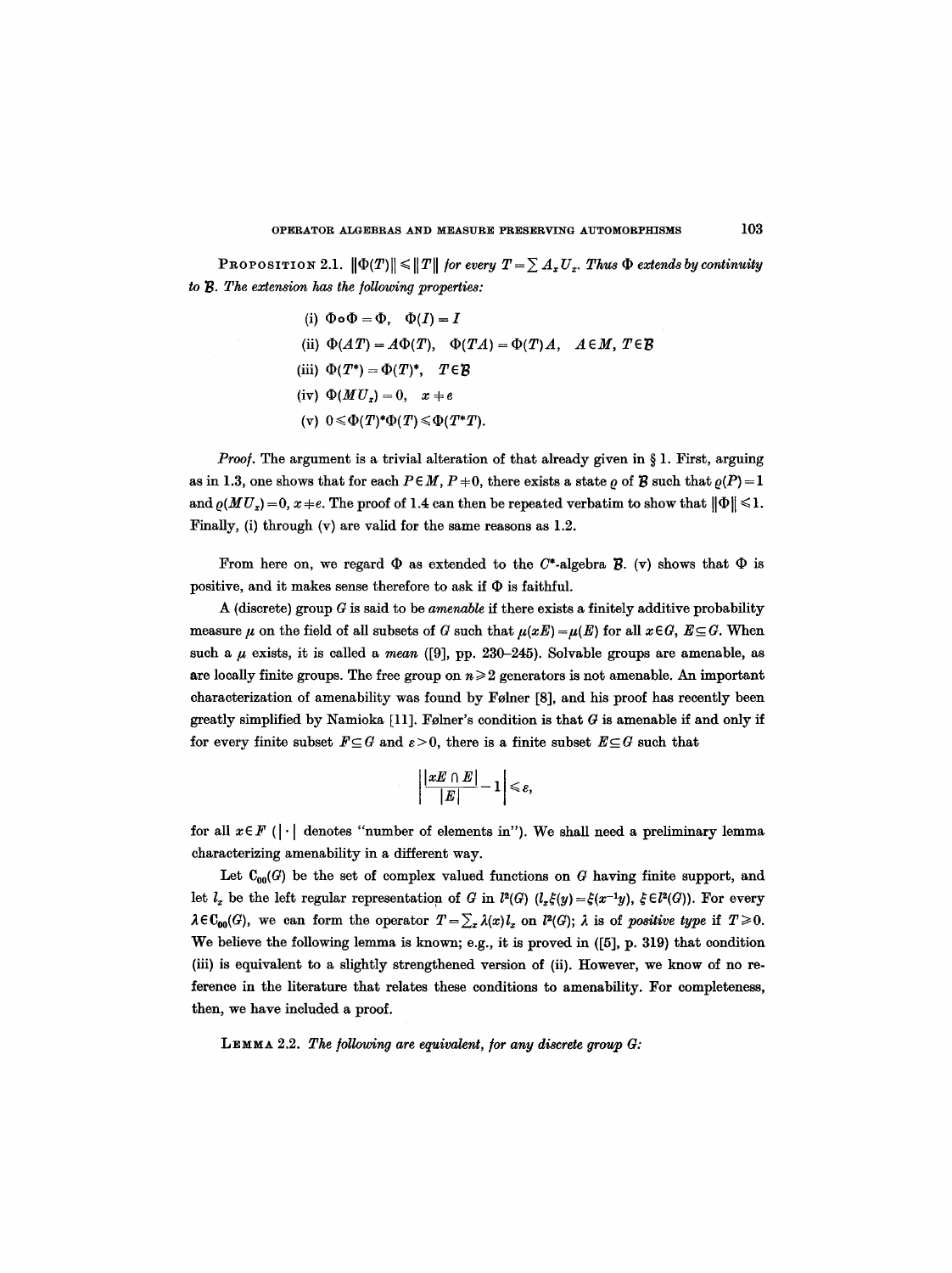- (i)  $G$  is amenable.
- (ii) *If*  $\lambda \in \mathbb{C}_{00}(G)$  *is of positive type, then*  $\sum_{x} \lambda(x) \ge 0$ .

(iii) For every finite subset F of G and  $\varepsilon > 0$ , there exists a unit vector  $\xi \in l^2(G)$  such that  $|(l_x\xi, \xi) - 1| \leq \varepsilon$  for all  $x \in F$ .

*Proof.* (i) *implies* (ii): Let  $\lambda \in \mathbb{C}_{00}(G)$  be such that  $\sum \lambda(x)l_x\geq 0$ , and let F be a finite set such that  $\lambda = 0$  off F. Fix  $\varepsilon > 0$ . By the Følner-Namioka theorem, there exists a finite subset  $E \neq \emptyset$  of G such that

$$
\left|\frac{|xE\cap E|}{|E|}-1\right|\leqslant \varepsilon
$$

for all  $x \in F$ . Put  $\xi(t) = |E|^{-\frac{1}{2}} \chi_E(t)$ . Then  $||\xi||_2 = 1$ , and for every  $x \in G$ ,

$$
(l_x\xi,\xi) = |E|^{-1}\sum_{t}\chi_{E}(x^{-1}t)\,\chi_{E}(t) = \frac{|xE\cap E|}{|E|}.
$$

Hence,  $|(l_x \xi, \xi) - 1| \leq \varepsilon$  whenever  $x \in F$ . Now

$$
\big|\sum \lambda(x)\,(l_x\,\xi,\,\xi)-\sum \lambda(x)\big|\leqslant \sum \big|\lambda(x)\big|\cdot \big|(l_x\,\xi,\,\xi)-1\big|\leqslant \varepsilon\sum \big|\lambda(x)\big|.
$$

By hypothesis,  $\sum \lambda(x) (l_z \xi, \xi) \geq 0$ , and since  $\varepsilon$  is arbitrary, this shows that the distance between the complex number  $\sum \lambda(x)$  and the nonnegative real axis can be made as small as we please. Thus  $\sum \lambda(x) \geq 0$ .

(ii) *implies* (iii): Suppose (iii) fails. Then there exist  $x_1, ..., x_n \in G$  and  $\varepsilon > 0$  such that  $\max_i |(l_{x_i} \xi, \xi)-1| \geq \varepsilon$ , for every unit vector  $\xi \in l^2(G)$ . Let  $\Omega$  be the set of all vector states  $\omega_{\xi}$ ,  $\|\xi\|$  = 1, defined on the von Neumann algebra  $\mathcal L$  generated by  $\{l_x : x \in G\}$ . Since  $\mathcal L$  has a separating vector (e.g., the characteristic function of  $\{e\}$ ), every normal state of  $\mathcal{L}$  is a vector state ([4], p. 233). It follows at once that  $\Omega$  is convex. Let K be the following subset of  $\mathbb{C}^n$ :

$$
K = \{(\varrho(l_{x_1}),\ldots,\varrho(l_{x_n}))\colon \varrho\in\Omega\}.
$$

K is convex, and the first lines of the proof show that  $(1, 1, ..., 1)$  does not belong to the closure of K. Hence, there exists a linear functional  $F$  on  $\mathbb{C}^n$  and a real number r such that Re  $F(K) \ge r$  > Re  $F(1, 1, ..., 1)$ . If  $F(z_1, ..., z_n) = \sum a_k z_k$ , define the operator T on  $l^2(G)$  by

$$
T = \sum c_k l_{x_k} + \sum \bar{c}_k l_{x_k}^*.
$$

Then for every  $\xi \in l^2(G)$ ,  $||\xi|| = 1$ , one has

$$
(T\xi,\xi)=\text{Re } F((l_{x_1}\xi,\xi),\,...,(l_{x_n}\xi,\xi))\geq r;
$$

moreover,  $r>\sum c_k+\sum \bar{c}_k$ . Hence,  $T-rI\geq 0$  and  $\sum c_k+\sum \bar{c}_k-r<0$ , contradicting (ii).

104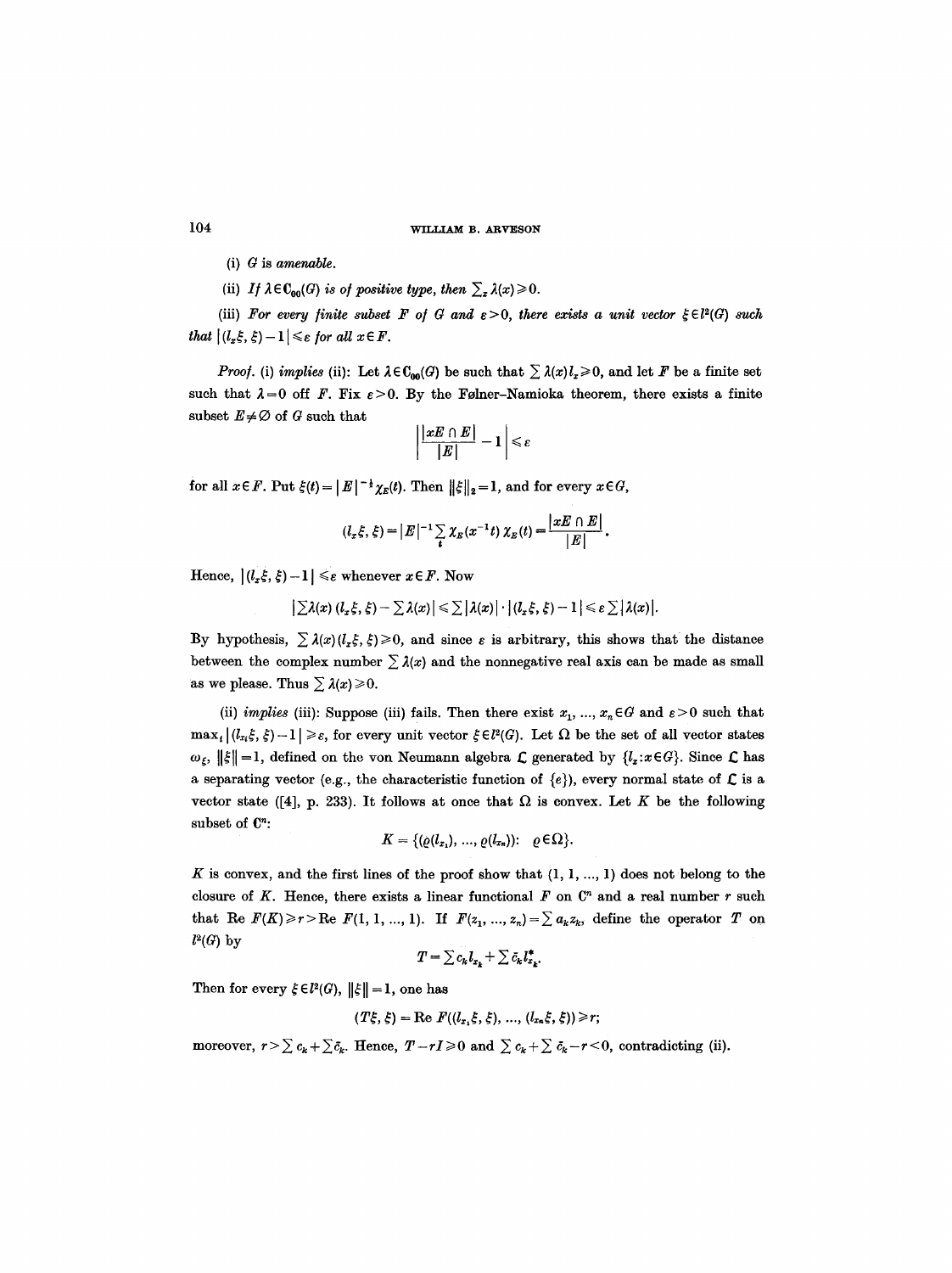(iii) *implies* (i): Let  $x_1, ..., x_n \in G$ ,  $\varepsilon > 0$ . Choose a unit vector  $\xi \in l^2(G)$  such that

$$
|(l_{x_i}\xi,\xi)-1|\leq \varepsilon,~1\leq i\leq n.
$$

For  $E \subseteq G$ , put  $\mu(E) = \sum_{x \in E} |\xi(x)|^2$ .

Then  $\mu$  is a finitely (in fact, countably) additive probability measure. We claim

$$
|\mu(x_i E)-\mu(E)|\leq 2(2\varepsilon)^{\frac{1}{2}},
$$

for every  $E \subseteq G$  and  $i = 1, 2, ..., n$ . Indeed,  $\mu(E) = \sum_{x} \chi_E(x)\xi(x)\bar{\xi}(x) = (\chi_E\xi, \xi)$ , and for every  $y \in G$ ,  $\mu(yE) = \sum |\xi(y^{-1}x)|^2 = (\chi_E l_y \xi, l_y \xi).$ 

Hence 
$$
|\mu(yE) - \mu(E)| = |(\chi_E \xi, \xi) - (\chi_E \xi, l_y \xi) + (\chi_E \xi, l_y \xi) - (\chi_E l_y \xi, l_y \xi)|
$$

$$
\leq |(\chi_E \xi, \xi - l_y \xi)| + |(\chi_E (\xi - l_y \xi), l_y \xi)|
$$

$$
\leq ||\chi_E \xi|| \cdot ||\xi - l_y \xi|| + ||\chi_E (\xi - l_y \xi)|| \cdot ||l_y \xi||
$$

$$
\leq 2 ||\xi - l_y \xi||.
$$

But  $\|\xi - l_{x_i}\xi\|^2 = \|\xi\|^2 - 2 \operatorname{Re}(\xi, l_{x_i}\xi) + \|l_{x_i}\xi\|^2 = 2(1 - \operatorname{Re}(l_{x_i}\xi, \xi)) \leq 2\varepsilon, i = 1, ..., n.$  Hence,  $|\mu(x_i E) - \mu(E)| \leq 2(2\varepsilon)^{\frac{1}{2}}$ , as asserted.

For  $x_1, ..., x_m \in G$  and  $\varepsilon > 0$ , let  $\mathcal{F}(x_1, ..., x_m; \varepsilon)$  be the collection of all finitely additive probability measures  $\mu$  on G such that  $|\mu(x, E) - \mu(E)| \leq \varepsilon$  for every  $E \subseteq G$  and  $i = 1, ..., m$ . We have just shown that the  $\mathcal{F}'s$  have the finite intersection property. Since the space of finitely additive probability measures is compact (in the topology of *"pointwise"* convergence at every subset of G), there is an element  $v \in \bigcap \mathcal{F}$ . v is clearly a mean. That completes the proof.

*Remarks.* There are a number of other characterizations of (i)-(iii) that are more useful in different situations. For example, one may add to the list:

(iv) Every irreducible representation of  $G$  is weakly contained in the left regular representation. See ([5], p. 319).

We return now to the main problem,  $G, U_x, \alpha_x$ , and  $\Phi$  are as above. We shall construct another C\*-algebra C and a faithful positive linear map  $\omega$ :C $\rightarrow$ M. We then define a \*-homomorphism  $\pi_0$  of a dense \*-subalgebra of C into B, such that  $\Phi \circ \pi_0 = \omega$ , and we shall analyze what happens when one tries to extend  $\pi_0$  to C.

Form the Hilbert space  $\mathcal{H} \otimes l^2(G)$ . If *A*,  $B \in M$ ,  $x, y \in G$ , then

$$
(A U_x \otimes l_x)(B U_y \otimes l_y) = A U_x B U_y \otimes l_{xy} = A \alpha_x(B) U_{xy} \otimes l_{xy},
$$
  
and  

$$
(A U_x \otimes l_x)^* = (A U_x)^* \otimes l_{x^{-1}} = \alpha_x^{-1}(A^*) U_{x^{-1}} \otimes l_{x^{-1}}.
$$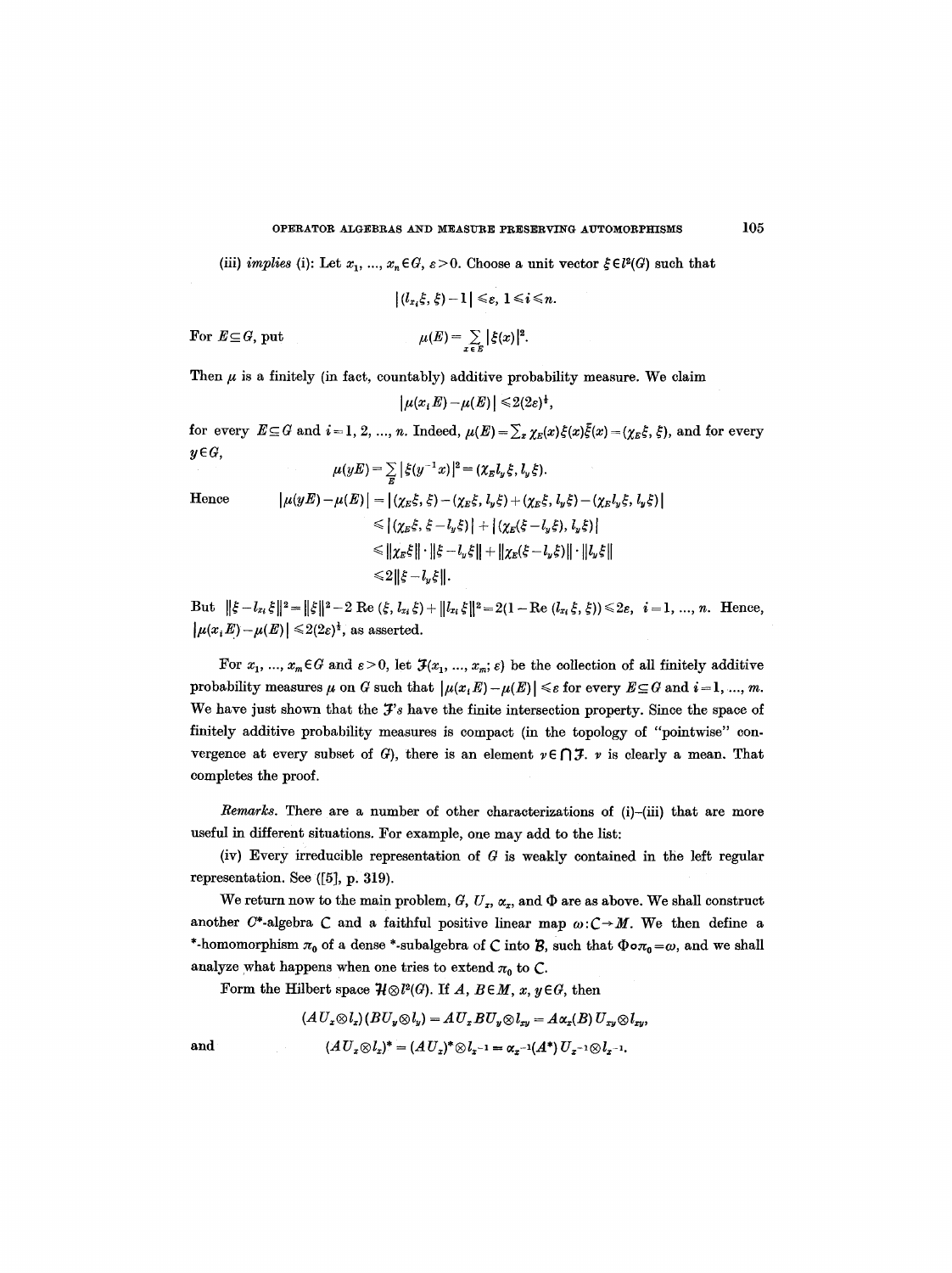Thus, the set  $C_0$  of all finite sums  $\sum_z A_z U_z \otimes l_z$  forms a \*-algebra with identity. Let C be the norm closure of  $C_0$ . Let  $\xi_e$  be the characteristic function of  $\{e\}$ , regarded as an element of  $l^2(G)$ .

LEMMA 2.3. *There exists a faithful positive linear map*  $\omega: C \rightarrow M$  *such that*  $(\omega(C)/f, g)$ =  $(C(f \otimes \xi_e), g \otimes \xi_e)$ , for every f,  $g \in \mathcal{H}$ . One has

$$
\omega(\sum_{x}A_{x}U_{x}\otimes I_{x})=A_{e}
$$

*for every function*  $x \in G \rightarrow A_x \in M$  *such that*  $A_x = 0$  *for all but finitely many x.* 

*Proof.* For every fixed  $C \in \mathbb{C}$ ,  $[f, g] = (C(f \otimes \xi_e), g \otimes \xi_e)$  defines a bilinear form on  $\mathcal{H} \times \mathcal{H}$ such that

$$
| [f, g] | \leq ||C|| \cdot ||f \otimes \xi_e|| \cdot ||g \otimes \xi_e|| = ||C|| \cdot ||f|| \cdot ||g||.
$$

By a familiar lemma of Riesz, there exists a unique operator  $\omega(C) \in B(H)$  such that  $(\omega(C)f, g) = (C(f \otimes \xi_e), g \otimes \xi_e).$   $\omega$  is clearly linear, positive, norm-depressing, and  $\omega(I) = I$ . If  $A_z = 0$  for all but finitely many x, then

$$
(\sum_{x} A_x U_x \otimes I_x (f \otimes \xi_e), g \otimes \xi_e) = \sum_{x} (A_x U_x f \otimes I_x \xi_e, g \otimes \xi_e) = \sum_{x} (A_x U_x f, g) (I_x \xi_e, \xi_e).
$$

Since  $l_z \xi_e \perp \xi_e$  for  $x \neq e$ , the right side reduces to  $(A_e f, g)$ . Thus,  $\omega(\sum A_x U_x \otimes l_x) = A_e$ .

It remains to show that  $\omega$  is faithful. Take  $C \in \mathbb{C}$  and suppose  $\omega(C^*C)=0$ . Then

$$
||C(f\otimes \xi_e)||^2 = (C^*C(f\otimes \xi_e), f\otimes \xi_e) = (\omega(C^*C)f, f) = 0,
$$

so that  $C(f \otimes \xi_e) = 0$  for every  $f \in \mathcal{H}$ . Now let  $r_x$  be the right regular representation of G in  $l^2(G)$  ( $r_x\eta(y)=\eta(yx)$ ,  $\eta \in l^2(G)$ ). Then  $r_xl_y=l_yr_x$ , so that each operator  $I \otimes r_x$  commutes with C- Thus,

$$
C(f \otimes r_x \xi_e) = C(I \otimes r_x)f \otimes \xi_e = I \otimes r_x C(f \otimes \xi_e) = 0,
$$

for every  $f \in \mathcal{H}$ ,  $x \in G$ . But  $\{r_x \xi_e : x \in G\}$  is fundamental in  $l^2(G)$ ; hence  $\{f \otimes r_x \xi_e : f \in \mathcal{H}$ ,  $x \in G\}$ is fundamental in  $\mathcal{H} \otimes l^2(G)$ . Thus  $C=0$ , and that completes the proof.

We claim that  $\sum A_x U_x \otimes l_x = 0$  implies  $A_x = 0$  for all x. Indeed, for every  $x_0 \in G$ ,

$$
\sum_{\alpha} \alpha_{x_0}(A_x) U_{x_0x} \otimes l_{x_0x} = (U_{x_0} \otimes l_{x_0}) \sum_{\alpha} A_x U_x \otimes l_x = 0.
$$

Applying  $\omega$ , we have  $\alpha_{x_0}(A_{x_0-1}) = 0$ , hence  $A_{x_0-1} = 0$ . One can now define  $\pi_0: C_0 \to \mathcal{B}$  by

$$
\pi_0(\sum A_x U_x \otimes l_x) = \sum A_x U_x.
$$

 $\pi_0$  is clearly a \*-homomorphism of  $C_0$  on a dense \*-subalgebra of B, and by definition of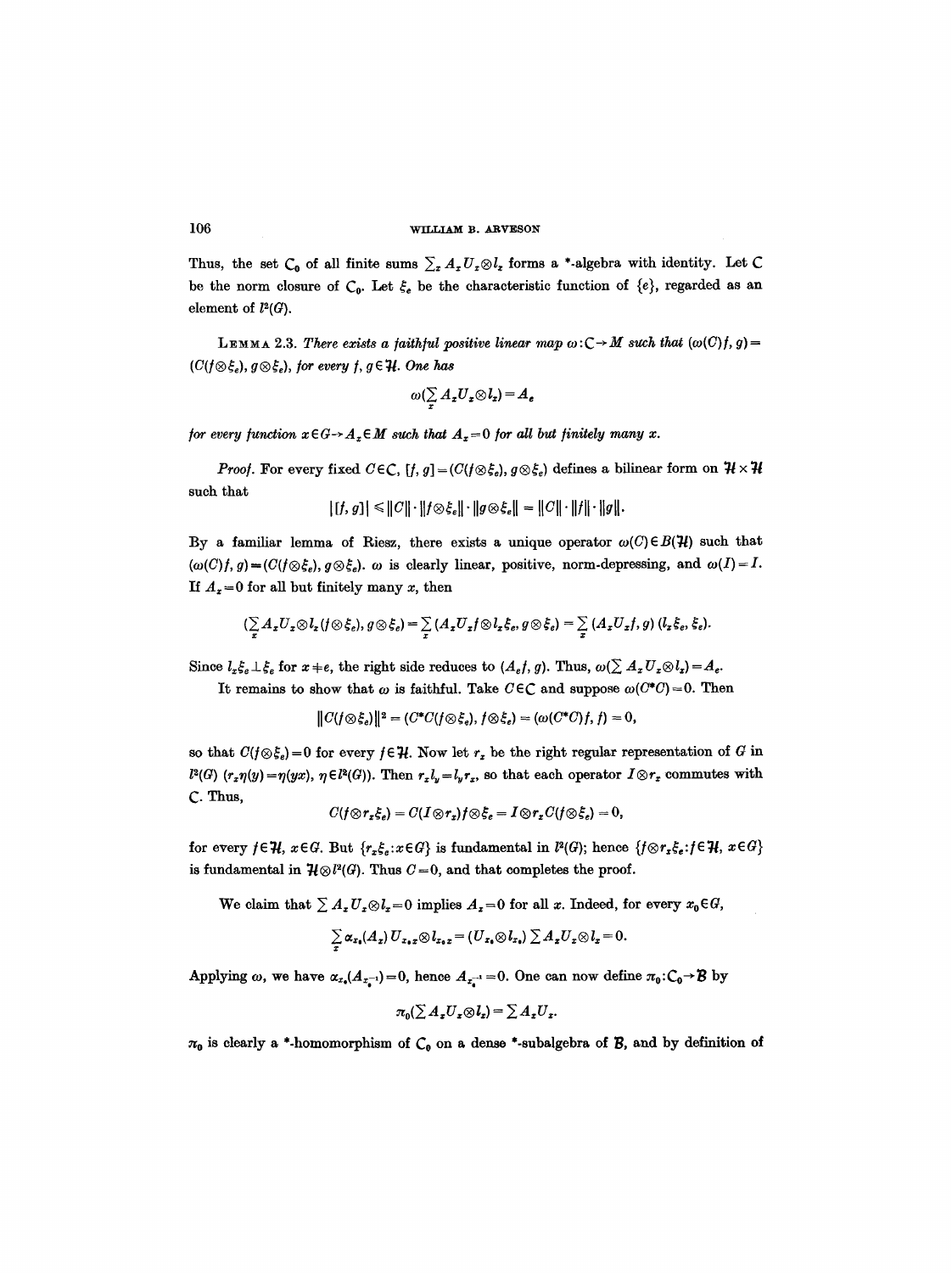$\omega$  and  $\Phi$ , we have  $\Phi \circ \pi_0 = \omega$  on  $C_0$ . The question now is whether  $\pi_0$  is bounded, and therefore extendable to C.

LEMMA 2.4.  $\pi_0$  *is bounded if, and only if,*  $\Phi$  *is faithful.* 

*Proof.* If  $\pi_0$  is bounded, it extends by continuity to a \*-representation  $\pi$  of C in B such that  $\Phi \circ \pi = \omega$ .  $\pi(C)$  is closed, and it contains  $\pi_0(C_0) = B$ . Hence,  $\pi(C) = B$ . The argument used in  $\S 1$  now shows that  $\Phi$  is faithful.

Conversely, assume  $\Phi$  is faithful. Let  $T \in C_0$ ,  $||T|| \leq 1$ . We will prove that  $\pi_0(T^*T) \leq I$ . It follows that  $\pi_0$  is bounded for  $\|\pi_0(T)\|^2 = \|\pi_0(T)^* \pi_0(T)\| = \|\pi_0(T^*T)\| \leq 1$ .

Let  $H=T^*T\epsilon\mathcal{C}_0$ . Then  $0\leq H\leq I$ . Consider the abelian  $C^*$ -algebra generated by I and the positive operator  $\pi_0(H)$ . By spectral theory, we can regard this as the algebra  $C(X)$  of all continuous functions on a compact Hausorff space X. Let f be the functional representative of  $\pi_0(H)$ . If  $\pi_0(H) \leq I$  fails, then there is a number  $r > 1$  such that the open set  $U = \{y \in X : f(y) > r\}$  is nonvoid. Let  $g \in C(X)$  be such that  $0 \le g \le 1$ ,  $g = 1$  somewhere in U, and  $g=0$  on  $X-U$  (if  $U=X$ , we drop the last requirement on g). Then  $g(\gamma) \neq 0$  implies  $f(\gamma) \geq r$ , so that  $g f \geq r^n g$  for  $n=1, 2, ...$  Let A be the operator corresponding to g. Then  $A +0$ ,  $0 \leq A \leq I$ ,  $A\pi_0(H) = \pi_0(H)A$ ,  $A \in \mathcal{B}$ , and  $A\pi_0(H^n) = A\pi_0(H)^n \geq r^n A$  for all  $n \geq 1$ .

Since  $\Phi$  is assumed faithful,  $\Phi(A) \neq 0$ . Let  $\varrho_1$  be any state of  $\mathcal B$  such that  $\varrho_1(\Phi(A)) \neq 0$ , and put  $\rho = \rho_1 \circ \Phi$ . Then  $\rho$  is a state,  $\rho \circ \Phi = \rho$ , and  $\rho(A) \neq 0$ . Using the Schwarz inequality and  $\Phi \circ \pi_0 = \omega$ , we have, for  $n \geq 1$ :

$$
\varrho(A\pi_0(H^n))^2 \leq \varrho(A^2)\varrho(\pi_0(H^n)^2) \leq \varrho(I)\varrho(\pi_0(H^n)^2)
$$
  
\n
$$
= \varrho(\pi_0(H^{2n})) = \varrho \circ \Phi(\pi_0(H^{2n})) = \varrho \circ \omega(H^{2n}).
$$
  
\nBut  
\n
$$
H^{2n} \leq I, \ \omega(H^{2n}) \leq \omega(I) = I, \text{ and } \varrho \circ \omega(H^{2n}) \leq \varrho(I) = I.
$$
  
\nHence,  
\n
$$
\varrho(A\pi_0(H^n)) \leq 1.
$$

At the same time,  $r^n A \leq A \pi_0(H^n)$ , and so  $r^n \varrho(A) \leq \varrho(A \pi_0(H^n)) \leq 1$ . Since *n* is arbitrary, the last inequality implies that  $\rho(A)=0$ , a contradiction.

Before giving the main result, we have to construct one more mapping. If  $\mathcal{F}$  is a family of operators,  $[[\mathcal{F}]]$  will denote the C\*-algebra generated by  $\mathcal{F}$ . Let  $f_0$  be a unit vector in  $\mathcal H$  such that  $U_x f_0 = f_0$  for all x (e.g., the constant function 1 will do).

LEMMA 2.5. *There exists a \*-isomorphism*  $\sigma$  *of*  $[[U_x \otimes l_x : x \in G]]$  *onto*  $[[l_x : x \in G]]$  *such that*  $(\sigma(C)\xi, \eta) = (C(f_0\otimes \xi), f_0\otimes \eta)$  for every  $C \in [[U_x\otimes l_x : x \in G]]$  and every  $\xi, \eta \in l^2(G)$ . If  $\lambda \in \mathcal{C}_{00}(G)$ , then  $\sigma(\sum_{x} \lambda(x) U_{x} \otimes l_{x}) = \sum \lambda(x) l_{x}.$ 

*Proof.* Applying the Schwarz lemma as in Lemma 2.3, there exists, for each  $C \in$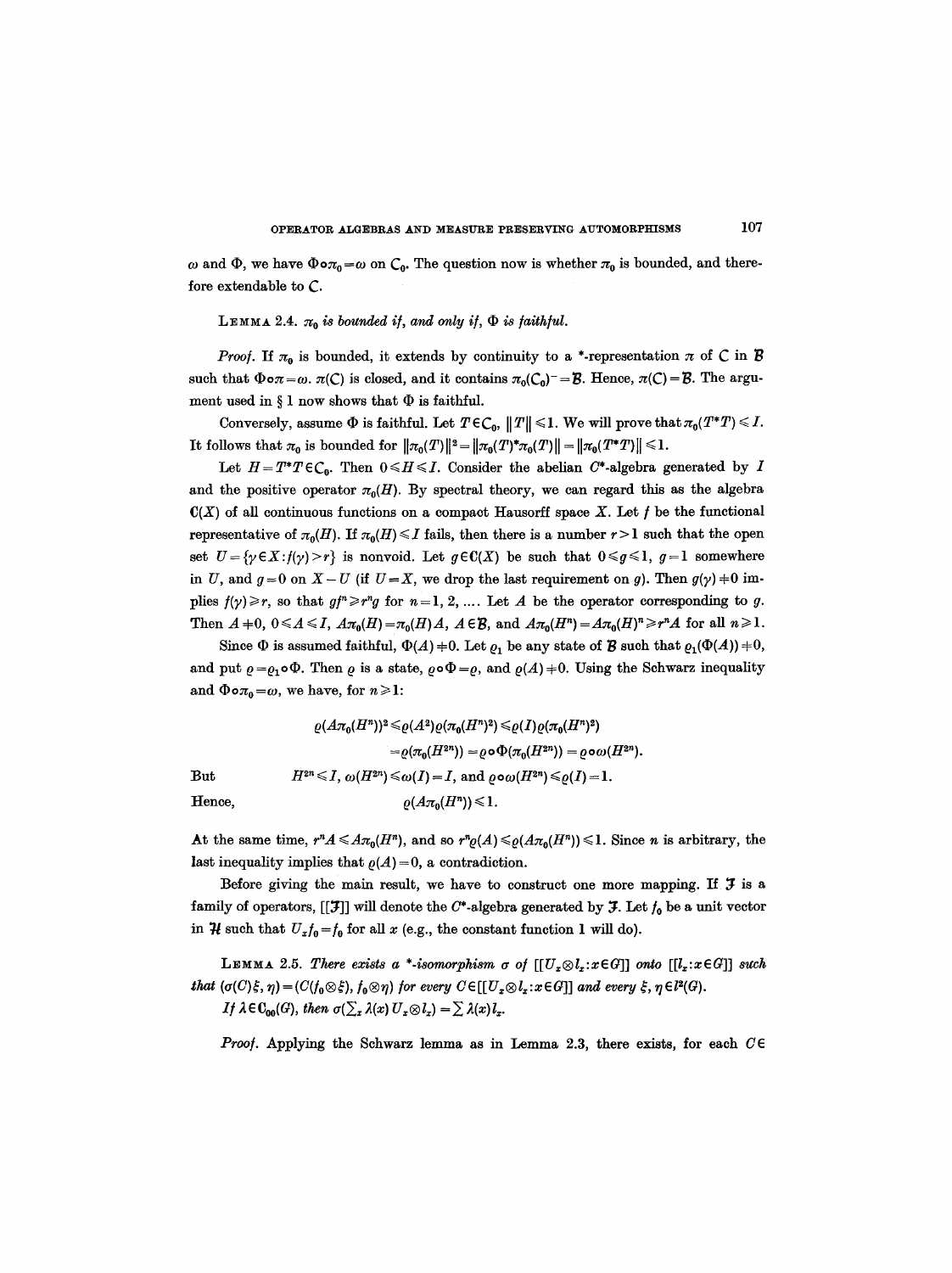$[[U_x \otimes l_x : x \in G]],$  an operator  $\sigma(C) \in B(l^2(G))$  such that  $(\sigma(C)\xi, \eta) = (C(f_0 \otimes \xi), f_0 \otimes \eta)$  for all  $\zeta$ ,  $\eta$ .  $\sigma$  is clearly a positive linear map, and  $\sigma(I)=I$  follows because  $||f_0||=1$ .

For each  $x \in G$ ,  $\xi$ ,  $\eta \in l^2(G)$ , we have

$$
(\sigma(U_x\otimes l_x)\xi,\eta)=(U_x\otimes l_x(f_0\otimes \xi),f_0\otimes \eta)=(U_xf_0,f_0)(l_x\xi,\xi)=(l_x\xi,\xi).
$$

It follows that  $\sigma(U_x \otimes l_x) = l_x$ , and by taking finite sums, that  $\sigma(\sum \lambda(x) U_x \otimes l_x) = \sum \lambda(x) l_x$ , for every  $\lambda \in \mathbb{C}_{00}(\mathcal{G})$ . From this formula, it is evident that  $\sigma$  is multiplicative and \*-preserving on the dense \*-subalgebra of finite sums  $\sum \lambda(x) U_x \otimes l_x$ ; by continuity, then,  $\sigma$  is a \*-homomorphism. The range of  $\sigma$  is the closure of all finite sums  $\sigma(\sum \lambda(x) U_x \otimes l_x) = \sum \lambda(x) l_x$ , and hence  $\sigma$  is onto  $[[l_x:x \in G]].$ 

It remains to show that  $q(C)=0$  implies  $C=0$ . Let  $\xi_e$  be the characteristic function of e, qua an element of  $l^2(G)$ . We have used before the fact that  $\rho(T) = (T\xi_e, \xi_e)$  is a faithful state of  $[[l_x:x \in G]]$ . Now we claim  $\omega(C) = \rho \circ \sigma(C) I$ , for every  $C \in [[U_x \otimes l_x:x \in G]]$ . Indeed,  $\omega(U_x \otimes l_x) = 0$  or *I* according as  $x \neq e$  or  $x = e$ , and  $\varrho \circ \sigma(U_x \otimes l_x) = \varrho(l_x) = (l_x \xi_e, \xi_e)$ . The claim follows because  $l_z \xi_e \perp \xi_e$  whenever  $x \neq e$ . Now let  $C \in [[U_x \otimes l_x : x \in G]]$  be such that  $\sigma(C) = 0$ . Then  $\omega(C^*C) = \rho \circ \sigma(C^*C) = \rho(\sigma(C)^*\sigma(C)) = 0$ . As  $\omega$  is faithful,  $C = 0$  as required.

 $THEOREM 2.6.$   $\Phi$  *is faithful if, and only if, G is amenable.* 

*Proof.* First, suppose G is amenable. By Lemma 2.4, it suffices to show that  $\pi_0$  is bounded.

Let  $T=\sum_{x}A_{x}U_{x}\otimes l_{x}\in C_{0}$ . We will show that  $\|\sum_{x}A_{x}U_{x}\|\leq \|T\|$  (thus,  $\|\pi_{0}\|\leq 1$ ). Fix  $\varepsilon > 0$ , and let F be a finite subset of G such that  $A_x = 0$  for all  $x \notin F$ . By Lemma 2.2 (iii), there exists a unit vector  $\xi \in l^2(G)$  such that  $|(l_x \xi, \xi) - 1| \leq \varepsilon$ ,  $x \in F$ . For  $f, g \in \mathcal{H}$ ,  $||f|| = ||g|| = 1$ , one has

$$
(T(f \otimes \xi), g \otimes \xi) = \sum_{x} (A_x U_x f \otimes l_x \xi, g \otimes \xi) = \sum_{x} (A_x U_x f, g) (l_x \xi, \xi).
$$

So the distance between this complex number and  $\sum (A_x U_x f, g) = (\sum A_x U_x f, g)$  is not greater than

$$
\sum |(A_x U_x f, g)| \cdot |(l_x \xi, \xi) - 1| \leq \varepsilon \sum ||A_x U_x||.
$$

Hence,  $|(\sum A_i U_i f, g)| \leq |(T(f \otimes \xi), g \otimes \xi)| + \varepsilon \sum ||A_i U_i|| \leq ||T|| + \varepsilon \sum ||A_i U_i||.$ 

Since  $\varepsilon$  is arbitrary, we have  $|(\sum A_x U_x f, g)| \leq ||T||$ , and the proof is completed by taking the supremum over  $||f|| = ||g|| = 1$ .

Conversely, suppose  $\Phi$  is faithful. We show that G satisfies condition (ii) of Lemma 2.2. Let  $\lambda \in \mathbb{C}_{00}(\mathcal{G})$  be such that  $\sum \lambda(x)l_{x}\geq 0$ . Now by Lemma 2.4,  $\pi_{0}$  extends to a \*-homomorphism  $\pi$  of C into B. Hence,  $\pi \circ \sigma^{-1}$  is a \*-homomorphism of  $[[l_z:x \in G]]$  into B; in particular,  $T = \pi \circ \sigma^{-1}(\sum \lambda(x) l_x)$  is a positive operator in B. We have,